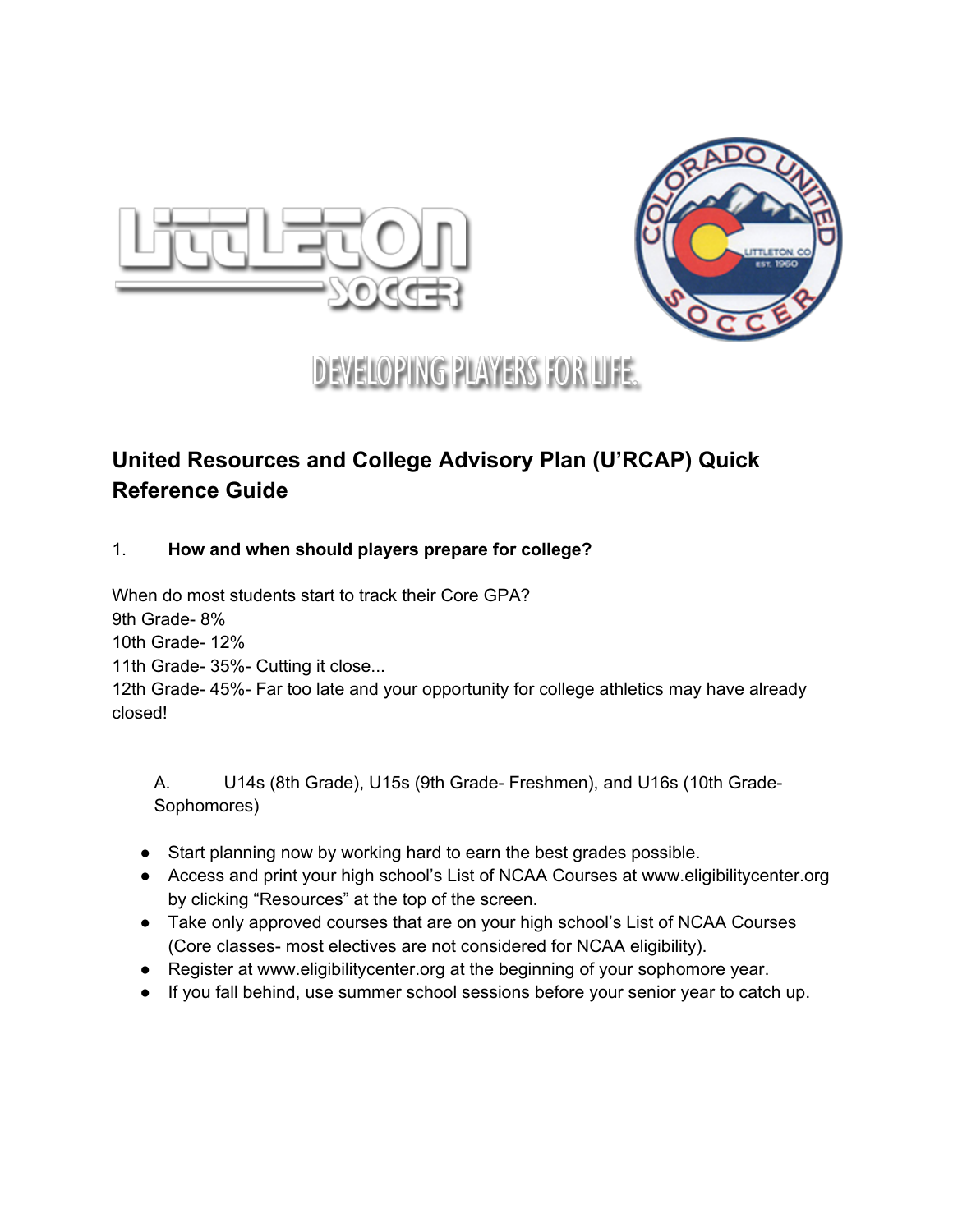- B. U17s (11th Grade Juniors)
- Register to take the ACT, SAT or both and use the NCAA Eligibility Center code "9999" as a score recipient.
- Double check to make sure that you are taking courses that are approved on your high school's List of NCAA Courses.
- Request that your high school counselor send an official transcript to the NCAA Eligibility Center after completing your junior year. (The NCAA Eligibility Center does NOT accept faxed or emailed transcripts.)

Transcripts are accepted electronically through Parchment, Scrip Safe, ConnectEDU, National Transcript Center/Pearson Edustructure, USMO ET and Xap. Check with your counselor to find out how your school distributes transcripts

- C. U18s (12th Grade Seniors)
- Take the ACT or SAT as many times as necessary (typically no more than three times each test).
- Continue to take college-preparatory courses.
- Check your List of NCAA Courses.
- Graduate on time (eight semesters).
- Visit the "My Planner" page of the NCAA Clearinghouse site after you register online to view your eligibility status and check for any missing information or documents.
- Review your sports participation (amateurism) responses and request final amateurism certification beginning April 1 (for fall enrollees) or October 1 (for spring enrollees).
- After graduation, ask your high school counselor to send your final transcript with proof of graduation to the NCAA Eligibility Center. This will vary from school to school, so make sure to follow your school's process.

# 2. **Understanding the Core Course**

- A course that qualifies for high school graduation in one or more of the following: English, mathematics, natural or physical science, social science, foreign language or comparative religion or philosophy;
- Is considered four-year college preparatory;
- Is taught at or above the high school's regular academic level;
- For mathematics courses, is at the level of Algebra I or higher; and
- Is taught by a qualified instructor as defined by the appropriate academic authority.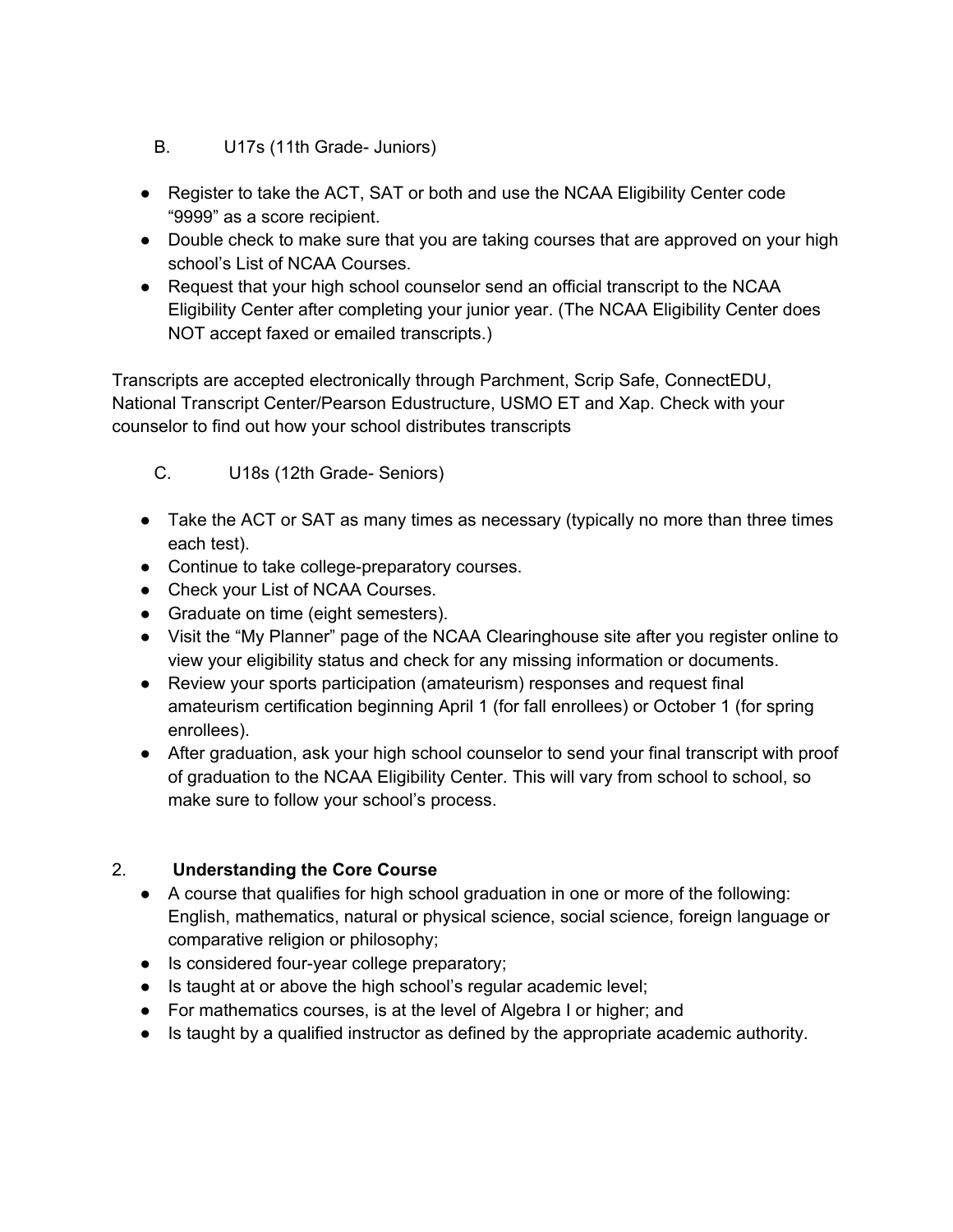## 3. **NonTraditional Courses and Things to Think About Before Taking Such a Class**

• What are Non-Traditional Courses?

Courses taught through:

- The Internet (online or virtual);
- Distance learning;
- Independent study;
- Individualized instruction;
- Correspondence;
- Computer software programs; or
- Other similar means.

What to consider before taking a Non-Traditional Course:

- Must include ongoing access between the instructor and student.
- Must have a defined time period for completion (i.e., six weeks).
- Should be clearly identified as nontraditional courses on the high school transcript.
- Must be four-year college preparatory and need to be comparable in length, content and rigor to courses taught in a traditional classroom setting.
- Must be an approved course on the List of Approved Core Courses (formerly 48H Course List)

# 4. **Core Course Time Limitations**

# **Division I**

- From the time you enter the ninth grade, you have four (4) years or eight (8) semesters to complete your core-course requirement.
- If you fail to complete high school "on time" in eight semesters, core courses taken after the eighth semester will not be counted toward your NCAA academic-eligibility requirements.
- "On time" also means that if your high school graduation takes place June 1, you must graduate June 1. If you do not graduate June 1 with the rest of your high school class, you have not completed your requirements "on time."

# **Division II**

You are permitted to use all core courses completed from your ninth-grade year until the time you enroll full time at a college or university.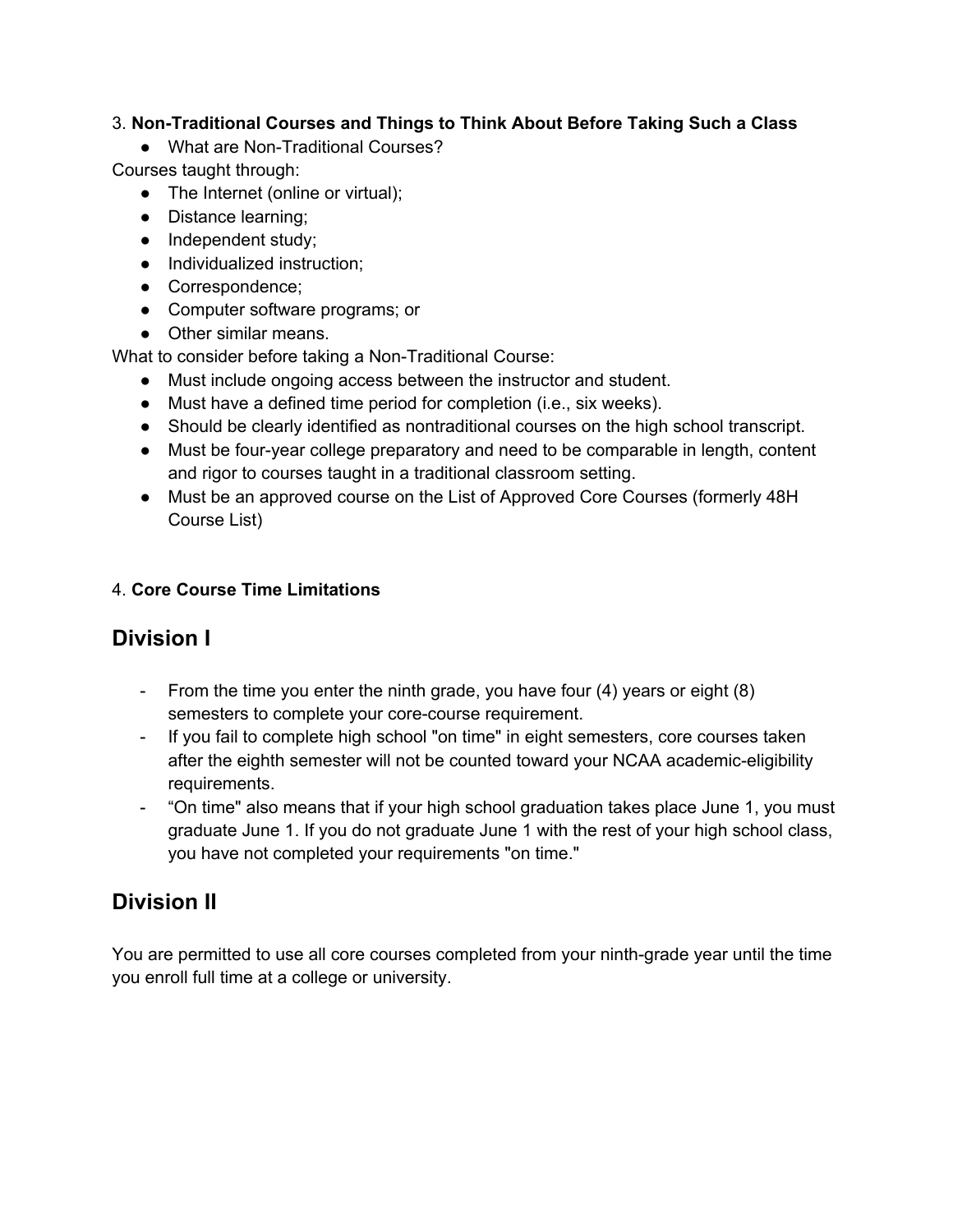#### 5. **Initial Eligibility Requirements: Division I**

Academic Requirements:

- Graduate from high school.
- Complete NCAA-approved courses.
- Earn a minimum required core-course grade-point average (GPA).
- Earn a required SAT or ACT sum score.

#### 6. **Early Academic Certification**

Students who meet the following criteria after six semesters will be certified as qualifiers:

For Division I: Minimum SAT (math and critical reading) of 900 or minimum sum score of 75 on the ACT; and a core-course GPA of 3.000 or higher in a minimum of 14 core courses:

3 English;

2 math;

2 science;

2 additional core courses in English, math or science; and  $\Box$  5 additional core courses in any area.

For Division II: Minimum SAT (math and critical reading) of 1000 or minimum sum score of 85 on the ACT; and a core-course GPA of 3.000 or higher in a minimum of 12 core courses:

3 English;

2 math;

2 science; and

5 additional core courses in any area.

#### 7. **Division I Core Course Requirements**

16 Core Courses

4 years English.

3 years math (Algebra I or higher).

2 years natural/physical science (1 year of lab if offered by high school).

1 year additional English, math or natural/physical science.

2 years social science.

4 years additional courses (from any area above, foreign language or comparative religion/philosophy).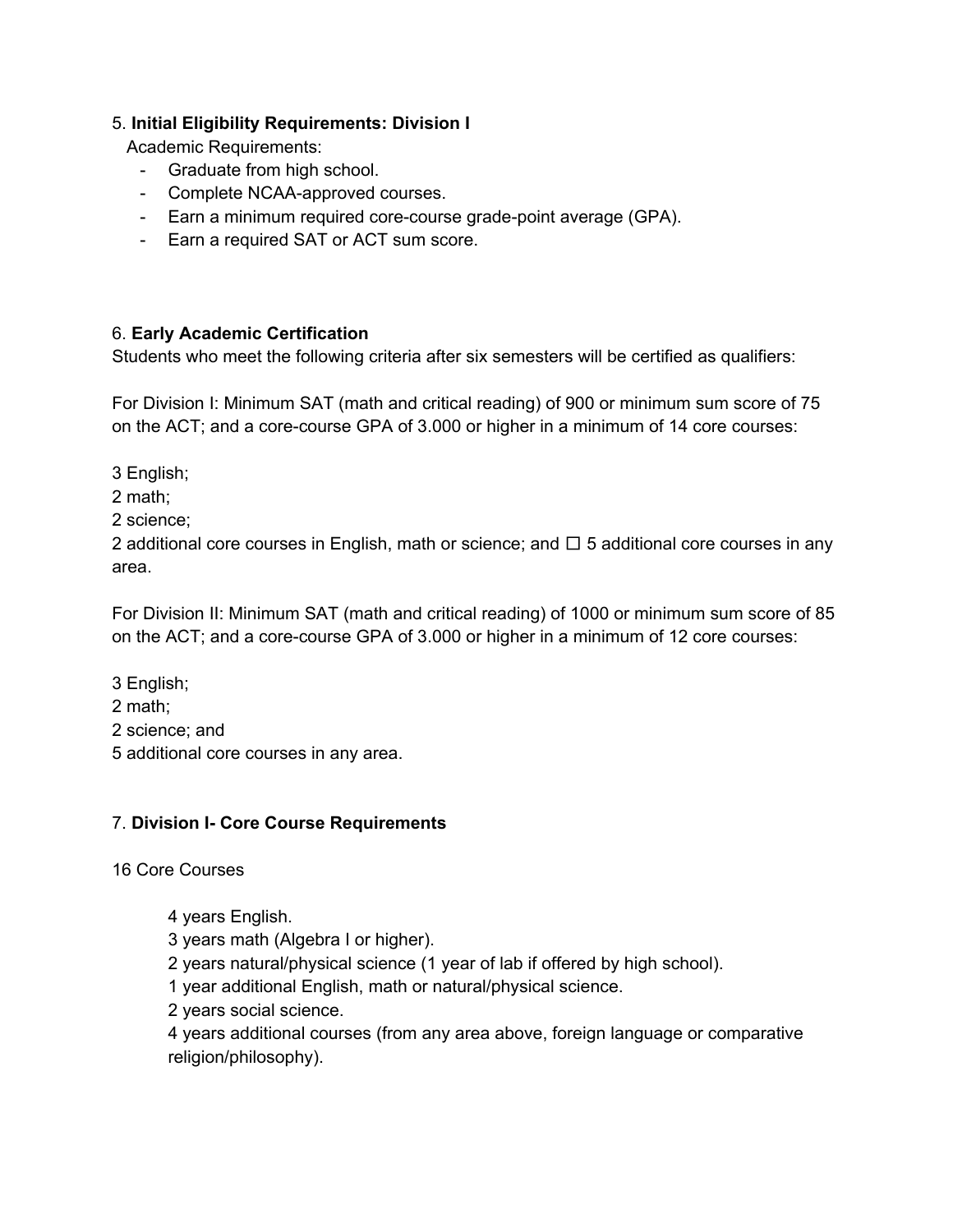## 8. **Changes for Students entering college in August 2016 and later:**

- 1. Minimum core-course GPA of 2.300 required (up from 2.0 GPA);
- 2. Slight change in GPA/test-score index (sliding scale); and
- 3. Ten core courses required before the beginning of senior year.

For college-bound student-athletes enrolling full time at an NCAA Division I college or university on or after August 1, 2016, there are three possible academic outcomes:

1. Qualifier = competition, athletics aid (scholarship), and practice the first year

2. Academic Redshirt = athletics aid the first year, practice in first regular academic term (semester or quarter)

3. Nonqualifier = no athletics aid, practice or competition the first year.

Students will need to meet the following requirements to receive athletics aid, practice and compete their first year:

A. To become a Qualifier:

16 core courses in the following areas:

4 years English;

3 years math at Algebra I level or higher;

2 years natural or physical science (one lab if offered at any high school attended;

1 year additional English, math or natural/physical science;

2 years social science; and

4 years additional from areas above or foreign language, philosophy or comparative religion.

Minimum required GPA: Minimum GPA of 2.300 in those 16 core courses.

B. To become a Red Shirt:

16 core courses in the following areas:

4 years English;

3 years math at Algebra I level or higher;

2 years natural or physical science (one lab if offered at any high school attended;

1 year additional English, math or natural/physical science;

2 years social science; and

4 years additional from areas above or foreign language, philosophy or comparative religion.

Minimum GPA of 2.0-2.299 in those 16 core courses.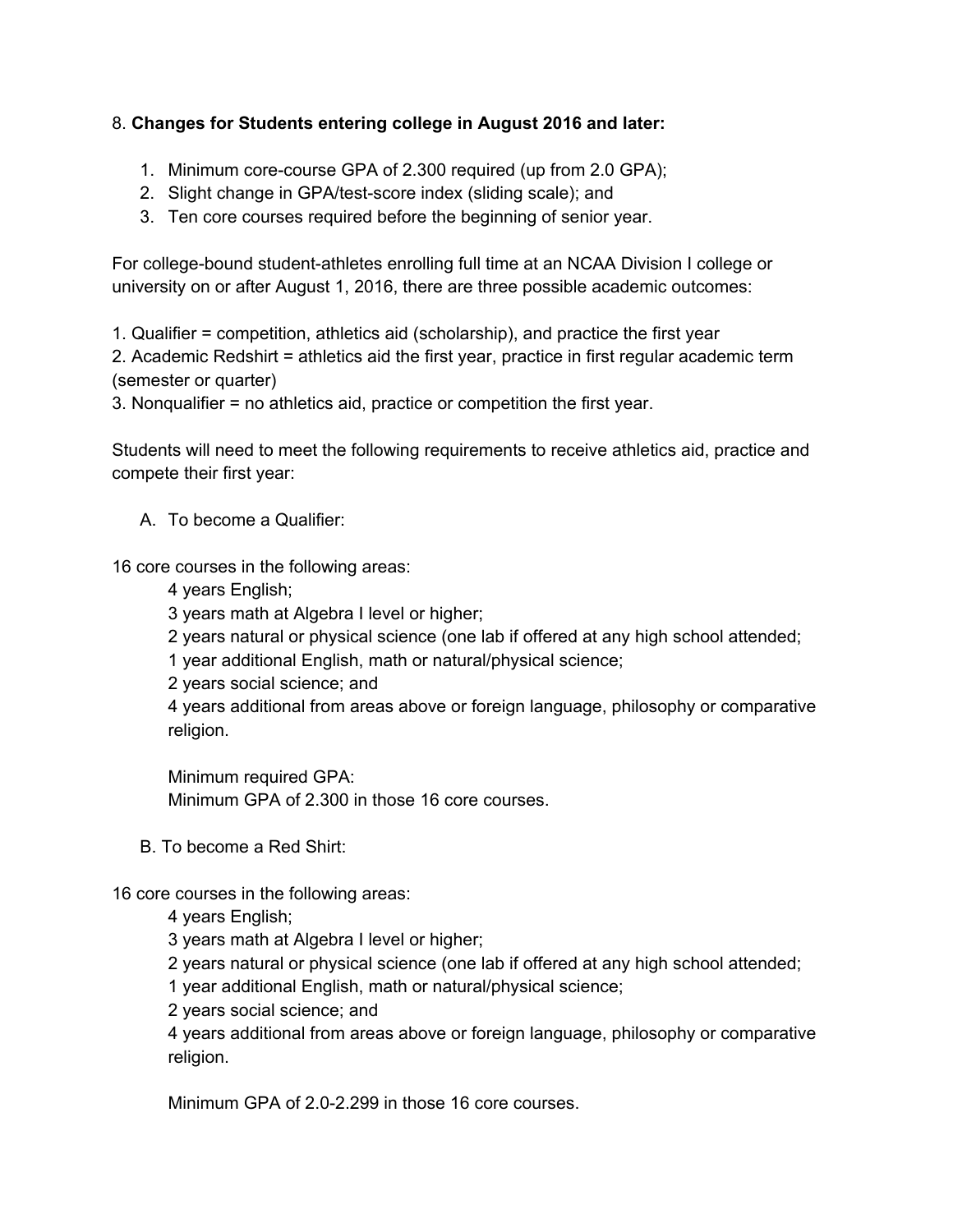If you fail to meet the required 10 core courses prior to the start of your seventh semester (seven of which must be in English, math, or natural or physical science), you will be allowed to retake core courses in your seventh or eighth semester, which will be used in your academic certification for the purpose of meeting the academic redshirt requirements.

If you meet these requirements, you can receive an athletics scholarship during your first year at an NCAA Division I college or university.

After the first term is complete, you must successfully complete nine semester hours or eight quarter hours in each applicable term at your college or university to continue to practice for the remainder of the year.

C. Non-Qualifier:

If you do not meet either set of requirements, you are a non-qualifier.

A non-qualifier:

- Cannot receive athletics aid during the first year at an NCAA Division I college or university.
- Cannot practice or compete during the first year at a Division I college or university.

#### 9. **Division II Core Course Requirements:**

#### **16 Core Courses**

- 3 years English.
- 2 years math (Algebra I or higher)
- 2 years natural/physical science (1 year of lab if offered by high school).
- 3 years additional English, math or natural/physicalscience.
- 2 years social science.

4 years additional courses (from any area above, foreign language or comparative religion/philosophy).

- Earn a 2.000 GPA or better in your core courses.
- Earn a combined SAT sum score of 820 or an ACT sum score of 68.

#### Beginning August 1, 2018:

Complete the required 16 core courses.

Earn a minimum 2.200 GPA or better in your core courses.

- Earn a Minimum SAT or ACT score that matches the 16 core-course GPA on the full qualifier sliding scale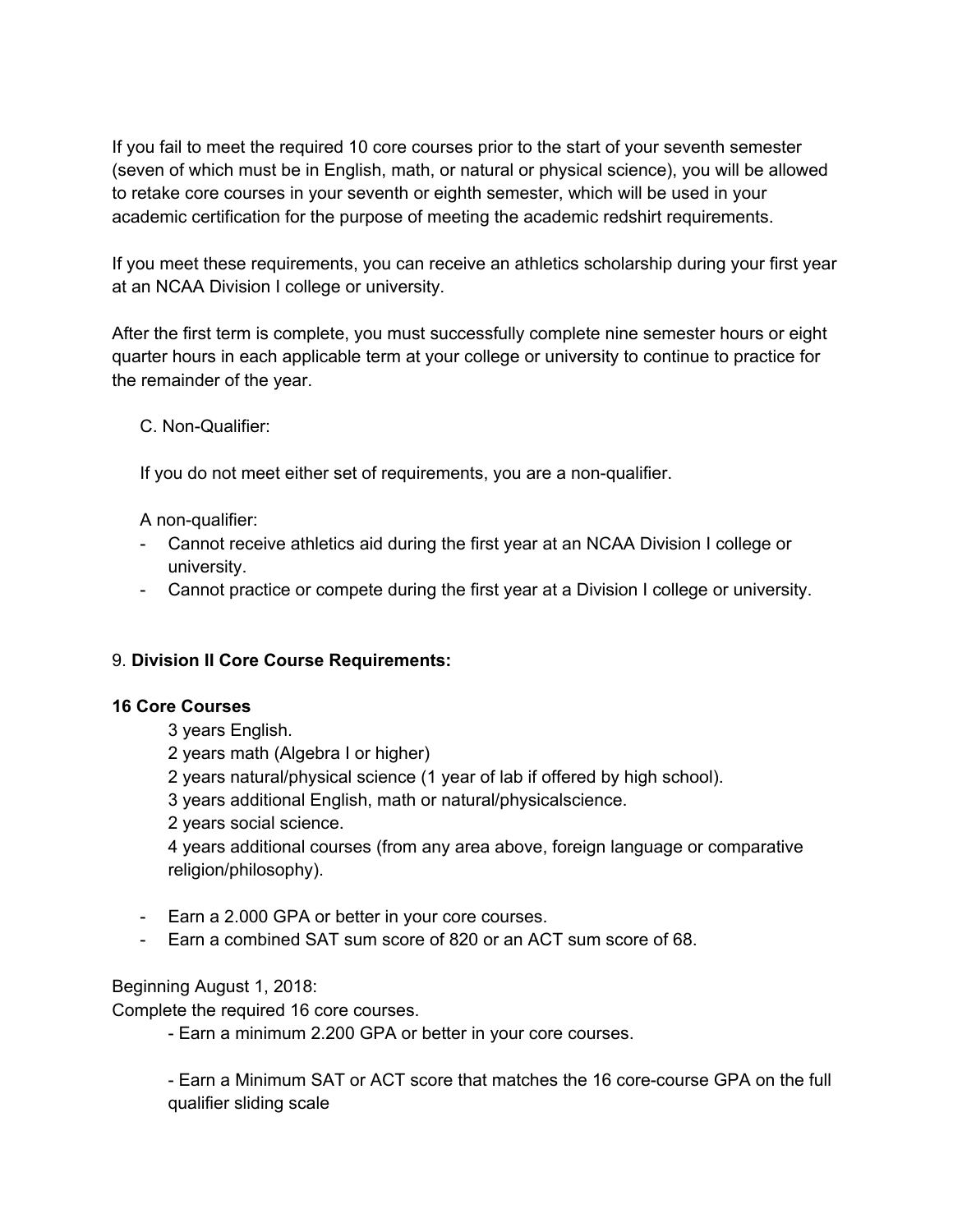#### 10. **NCAA Division II Partial Qualifier:**

A student-athlete will be allowed to practice and receive athletics aid in first academic year if he or she:

- Completes the required 16 core courses; and
- Minimum GPA of 2.000 with corresponding test score on the partial qualifier sliding scale.

#### 11. **Division III Core Course Requirements**

- Unlike Divisions I and II, there is no uniform set of eligibility requirements for Division III schools.
- Eligibility for admission, financial aid, practice and competition is determined by the college or university.
- The NCAA Eligibility Center does not perform certifications for Division III college-bound student-athletes.

#### 12. **How are Students Prioritized for Processing at the Eligibility Center?**

Students who have their status requested by an NCAA institution are prioritized by the Eligibility Center for processing. Institutions make this request through the Institutional Request List (IRL) with the Eligibility Center. Once this happens, the student's information may be processed if all information is complete. This includes online registration, fee payment, ACT or SAT test score on file from the testing agency and an official transcript from each high school attended.

If a student's eligibility status is never requested by a member institution (the student is never placed on an institution's IRL), the Eligibility Center may not process that student's certification.

\*\*\*It is important that when you are communicating with a coach to double check that you are on their IRL (Institutional Request List). If not, the NCAA will not review your transcript and it can affect your eligibility status. This also means you cannot attend an official recruiting visit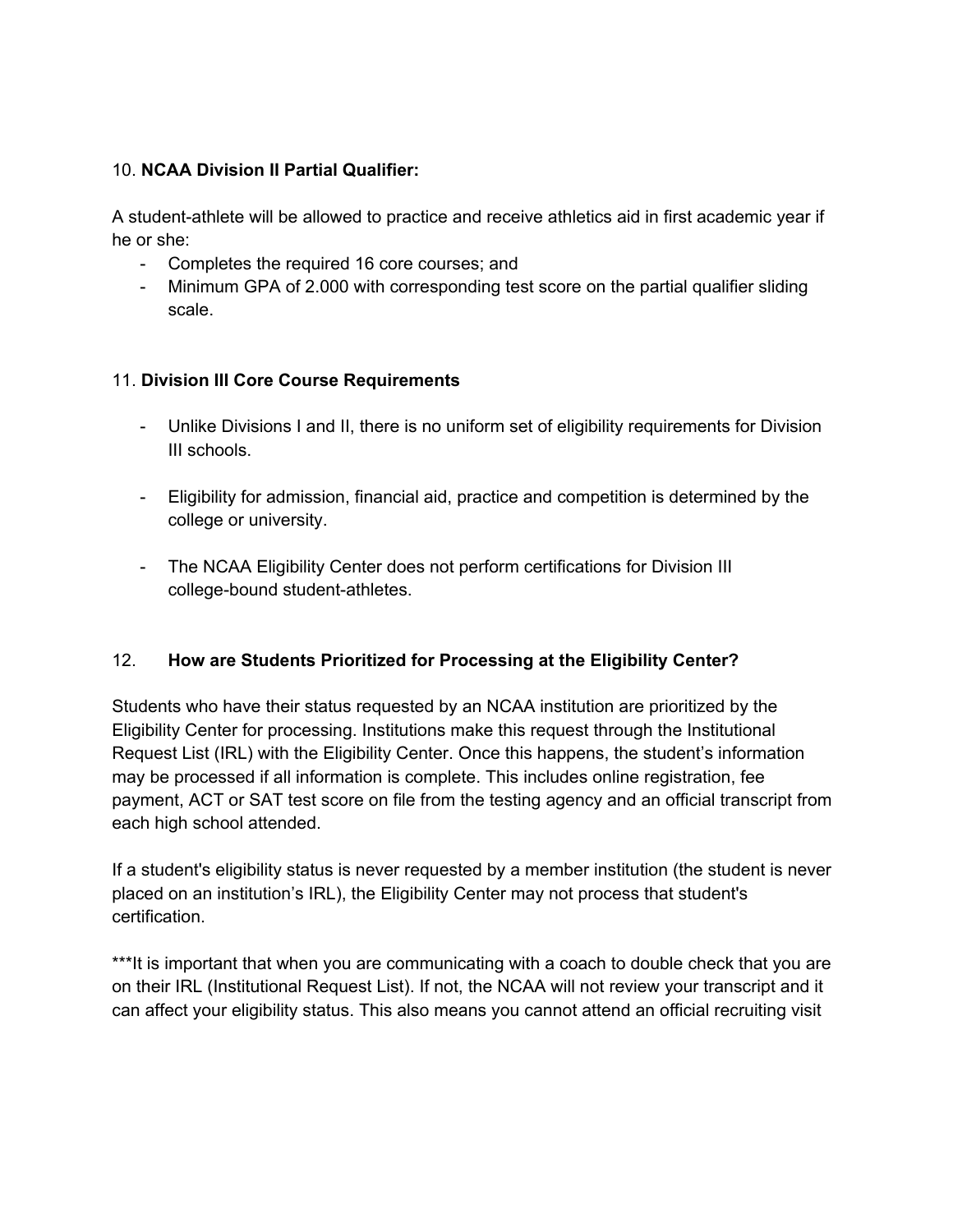## 13. **Scholarships: Will I get a soccer scholarship?**

When looking at colleges, remember that you go to college to learn, not to play sports. You want to find a school that provides a great mix of the two. Remember, college is not just a four-year decision, it is a life-time decision. Below is some information to assist you in finding that right "mix" and to understand how college scholarships work:

Use the freerecrutingwebinar.org resourse page for assistance

- 1. There are 11,375 Boys Soccer High School Programs and 10,901 Girls Programs
- 2. There are 1,194 Men's Soccer College Programs and 1,350 Women's College Programs
- 3. There are 204 DI Men's Soccer Programs and 322 DI Women's Soccer Programs
- 4. There are 179 DII Men's Soccer Programs and 408 DII Women's Soccer Programs
- 5. There are 388 DIII Men's Soccer Programs and 408 DIII Women's Soccer Programs
- 6. There are 9.9 Division I Men's Soccer Scholarships allowed per program each year
- 7. There are 14 Division I Women's Soccer Scholarships allowed per program each year
- 8. There are 9.0 Division II Men's Soccer Scholarships allowed per program each year
- 9. There are 9.9 Division I Women's Soccer Scholarships allowed per program each year
- 10. DIVISION III SCHOLARSHIP LIMITS- No scholarships are provided at the Division III level. However, financial aid is available. and Work Study is a great way to pay for college in DIII.

Savings for college can be tough. Using a 529 Plan can help: A 529 Plan is an education savings plan operated by a state or educational institution designed to help families set aside funds for future college costs. It is named after Section 529 of the Internal Revenue Code which created these types of savings plans in 1996. CollegeSavings.org is a great resource to assist with such a plan.

Did you know the average family spends \$10,000 per year on athletics? And the average young athlete plays for 10 years leading up to college?

14. **The choices you make in high school can impact your college life and eventual career.**

A. Remember the 5 P's **P**roper **P**reparation **P**revents **P**oor **P**erformance This is a phrase you can use in the classroom, at home, or on the soccer field!